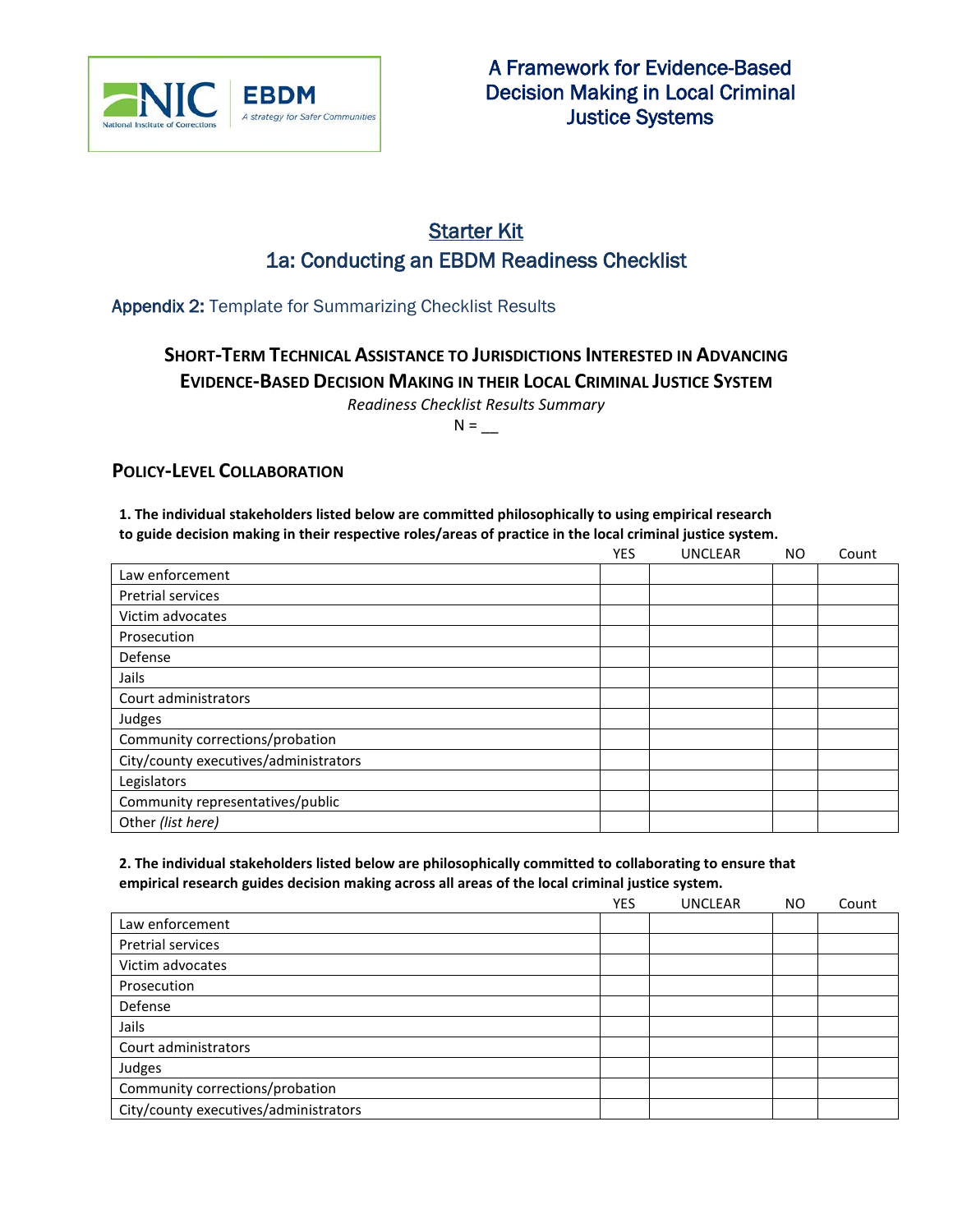| Legislators                      |  |  |
|----------------------------------|--|--|
| Community representatives/public |  |  |
| Other (list here)                |  |  |

### **3. The individual stakeholders listed below are represented (as measured by formal inclusion and routine participation) on an existing or planned/proposed local criminal justice policy team.**

|                                       | <b>YES</b> | <b>UNCLEAR</b> | <b>NO</b> | Count |
|---------------------------------------|------------|----------------|-----------|-------|
| Law enforcement                       |            |                |           |       |
| <b>Pretrial services</b>              |            |                |           |       |
| Victim advocates                      |            |                |           |       |
| Prosecution                           |            |                |           |       |
| Defense                               |            |                |           |       |
| Jails                                 |            |                |           |       |
| Court administrators                  |            |                |           |       |
| Judges                                |            |                |           |       |
| Community corrections/probation       |            |                |           |       |
| City/county executives/administrators |            |                |           |       |
| Legislators                           |            |                |           |       |
| Community representatives/public      |            |                |           |       |
| Other (list here)                     |            |                |           |       |

### **4. For Question 3, indicate whether the team is:**

|                  | Count |
|------------------|-------|
| Existing         |       |
| Planned/proposed |       |

**5. How confident are you that your jurisdiction will be successful in engaging all key stakeholder agencies (see list of stakeholders in Question 3) in your jurisdiction in this Framework initiative and sustaining their involvement over the long term?**

|            | Percent | Count |
|------------|---------|-------|
| Very       |         |       |
| Somewhat   |         |       |
| Not at all |         |       |

**6. A forum for collaborative work has been formally established to take on this evidence-based decision making initiative (e.g., there is a mechanism for meeting on a regular basis, work to be accomplished has been defined, operating norms/ground rules have been established).**

|                                    | Percent | Count |
|------------------------------------|---------|-------|
| Yes                                |         |       |
| Not yet, but steps have been taken |         |       |
| Steps have not yet been taken      |         |       |

#### **7. The stakeholders have developed a systemwide vision and agreement on a common set of goals.**

|     | Percent | Count |
|-----|---------|-------|
| Yes |         |       |
| No  |         |       |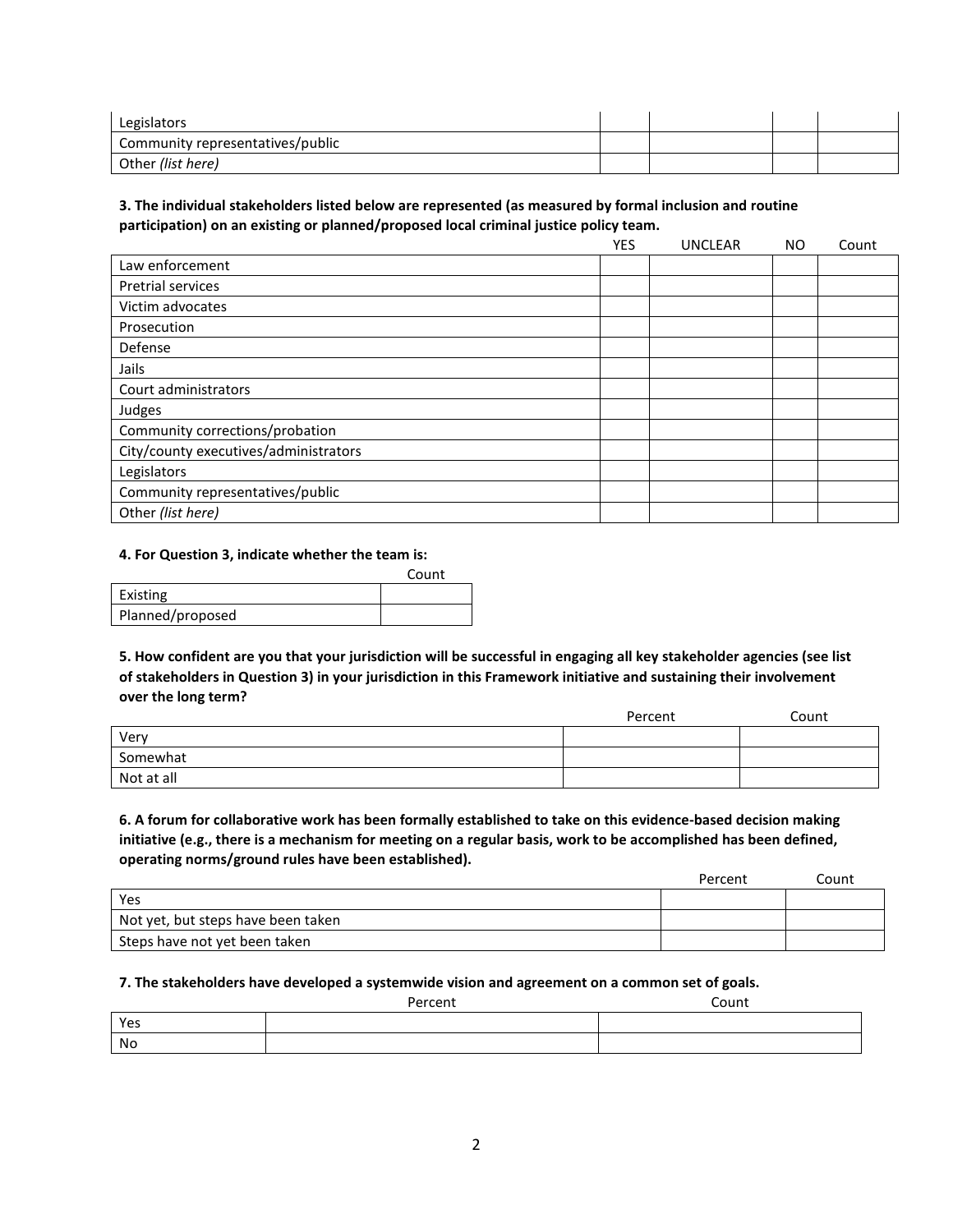### **8. If you answered no to Question 7, are stakeholders committed to discussing and reaching agreement on a systemwide vision and common goals?**

|                               | Percent | Count |
|-------------------------------|---------|-------|
| Yes                           |         |       |
| No                            |         |       |
| Don't know                    |         |       |
| N/A (Question 7 marked "yes") |         |       |

### **COMMUNITY ENGAGEMENT EFFORTS**

**9. The stakeholders have developed a deliberate strategy to educate the local community (e.g., representatives of various interest groups as well as citizens at large) about relevant crime and risk reduction research and efforts underway to apply these findings locally.**

|     | Percent | Count |
|-----|---------|-------|
| Yes |         |       |
| No  |         |       |

### **10. The stakeholders have begun to implement this community education strategy.**

|     | Percent | Count |
|-----|---------|-------|
| Yes |         |       |
| No  |         |       |

**11. The stakeholders have identified methods to actively engage community representatives in their strategic planning efforts.**

|     | Percent | Count |
|-----|---------|-------|
| Yes |         |       |
| No  |         |       |

### **EVIDENCE-BASED KNOWLEDGE**

**12. Stakeholder agencies have equipped their individual agency leadership and staff with EBP knowledge/skills by conducting both training and skill building events on practices that are evidence-based.**

|                                       | <b>YES</b> | <b>UNCLEAR</b> | <b>NO</b> | Count |
|---------------------------------------|------------|----------------|-----------|-------|
| Law enforcement                       |            |                |           |       |
| Pretrial services                     |            |                |           |       |
| Victim advocates                      |            |                |           |       |
| Prosecution                           |            |                |           |       |
| Defense                               |            |                |           |       |
| Jails                                 |            |                |           |       |
| Court administrators                  |            |                |           |       |
| Judges                                |            |                |           |       |
| Community corrections/probation       |            |                |           |       |
| City/county executives/administrators |            |                |           |       |
| Legislators                           |            |                |           |       |
| Community representatives/public      |            |                |           |       |
| Other                                 |            |                |           |       |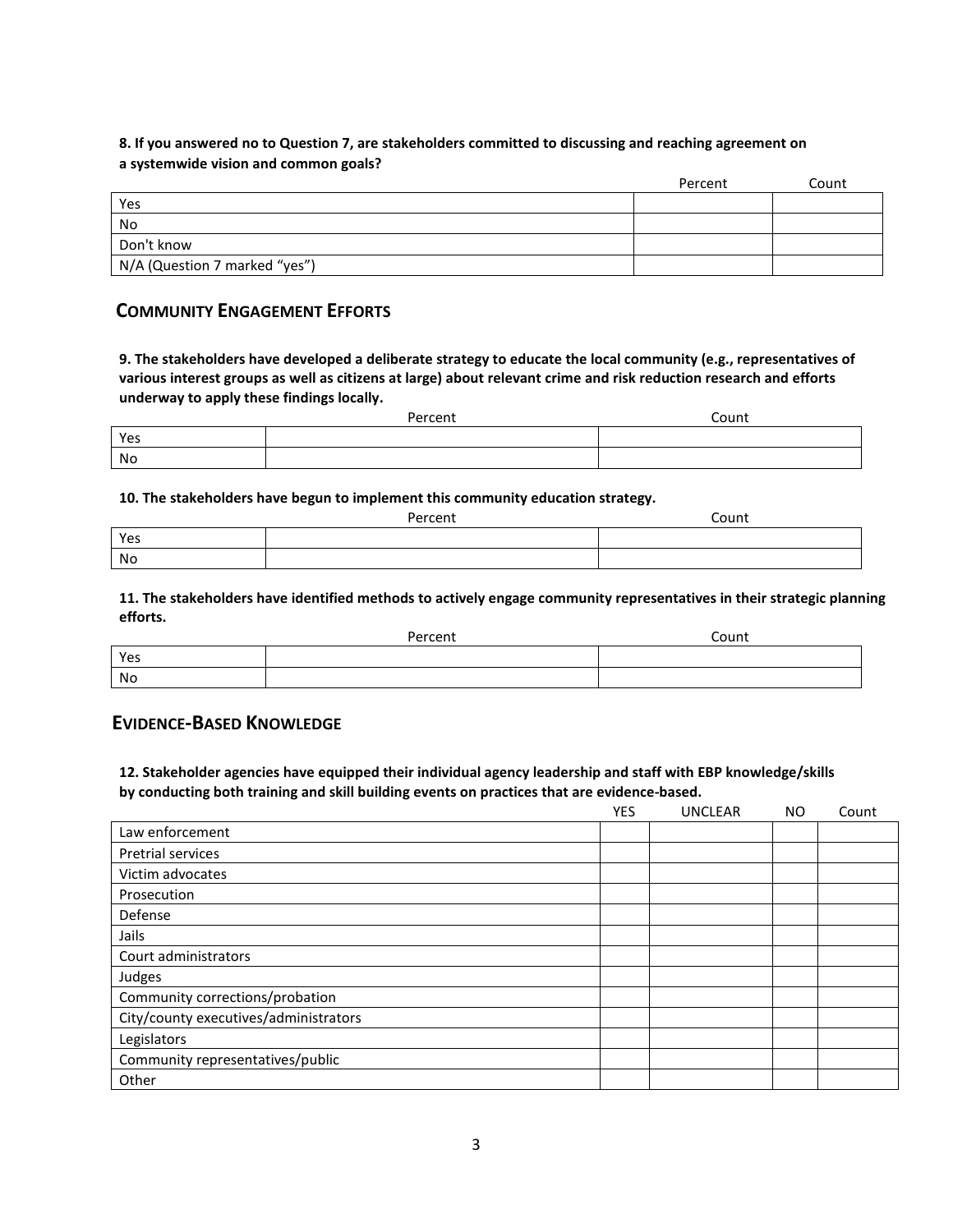### **IMPLEMENTATION OF EVIDENCE-BASED PRACTICES**

### **13. Validated assessment instruments are used to inform decisions for (select only one):**

|                                                                      | Percent | Count |
|----------------------------------------------------------------------|---------|-------|
| All/most types of cases                                              |         |       |
|                                                                      |         |       |
| Only certain types of cases (e.g., drug-related, sex offenses, other |         |       |
| violent crimes)                                                      |         |       |
| N/A—none used                                                        |         |       |

### **14. Stakeholders (e.g., judges, prosecutors, defenders) have adopted mechanisms to acquire and use consistent assessment information (e.g., offender risk/needs information, knowledge regarding evidence-based programming) to inform individual case dispositions in the following ways:**

|                                      | Yes | No | Count |
|--------------------------------------|-----|----|-------|
| Arrest decision                      |     |    |       |
| Cite vs. detain decision             |     |    |       |
| Pretrial release decision            |     |    |       |
| Diversion decision                   |     |    |       |
| Plea negotiation decision            |     |    |       |
| Sentencing decision                  |     |    |       |
| Jail programming decision            |     |    |       |
| Community supervision-level decision |     |    |       |
| Community programming decision       |     |    |       |
| Violation decision                   |     |    |       |
| Early termination decision           |     |    |       |

#### **15. Stakeholder agencies agree that more intensive interventions are best reserved for higher risk offenders.**

|            | Percent | Count |
|------------|---------|-------|
| All agree  |         |       |
| Most agree |         |       |
| Few agree  |         |       |
| None agree |         |       |

#### **16. Stakeholder agencies deliver services and interventions to offenders based on assessed criminogenic needs.**

|              | Percent | Count |
|--------------|---------|-------|
| All deliver  |         |       |
| Most deliver |         |       |
| Few deliver  |         |       |
| None deliver |         |       |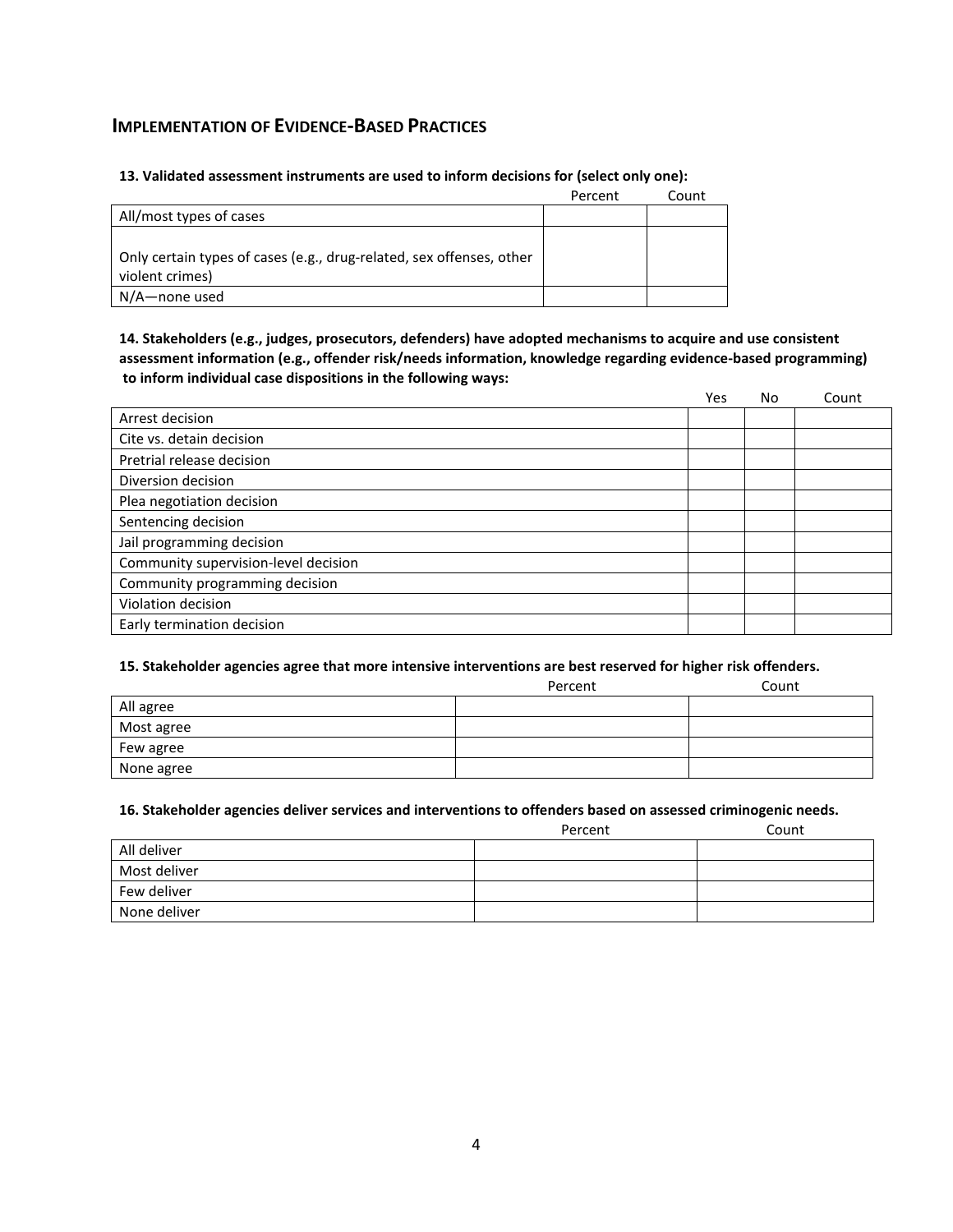# **CONTINUOUS QUALITY IMPROVEMENT AND PERFORMANCE MEASUREMENT**

**17. The stakeholders have agreed on a "scorecard" to measure systemwide performance.**

|     | Percent | Count |
|-----|---------|-------|
| Yes |         |       |
| No  |         |       |

**18. If you answered no to Question 17, are stakeholders committed to discussing and reaching agreement on a "scorecard" to measure systemwide performance?** 

|            | Percent | Count |
|------------|---------|-------|
| Yes        |         |       |
| No         |         |       |
| Don't know |         |       |

### **19. The following are in place to ensure evidence-based practices are incorporated into decision making at the system level:**

|                                                                                                                       | Yes | No | Count |
|-----------------------------------------------------------------------------------------------------------------------|-----|----|-------|
| System-level logic model                                                                                              |     |    |       |
| Quality assurance mechanisms that assess fidelity of implementation                                                   |     |    |       |
| Key benchmarks, performance measures                                                                                  |     |    |       |
| Strategies to collaboratively assess benchmarks and performance<br>measures and address identified performance issues |     |    |       |

#### **20. If you answered no to Question 19, are stakeholders committed to developing and instituting these mechanisms and indicators?**

|            | Percent | Count |
|------------|---------|-------|
| Yes        |         |       |
| No         |         |       |
| Don't know |         |       |

# **EXTERNAL TECHNICAL ASSISTANCE NEEDS**

### **Indicate the amount/level of assistance that your team needs in the following areas (high need for assistance, moderate need, etc.):**

|                                                                                | <b>HIGH</b> | <b>MODERATE</b> | LOW | <b>NO NEED</b> | Count |
|--------------------------------------------------------------------------------|-------------|-----------------|-----|----------------|-------|
| 21. Initially identifying/engaging the full range<br>of necessary stakeholders |             |                 |     |                |       |
| 22. Establishing a shared vision for the team                                  |             |                 |     |                |       |
| 23. Clarifying the roles and responsibilities of<br>team members               |             |                 |     |                |       |
| 24. Establishing a results-driven structure for<br>the team's operation        |             |                 |     |                |       |
| 25. Developing mechanisms to promote long-<br>term engagement of team members  |             |                 |     |                |       |